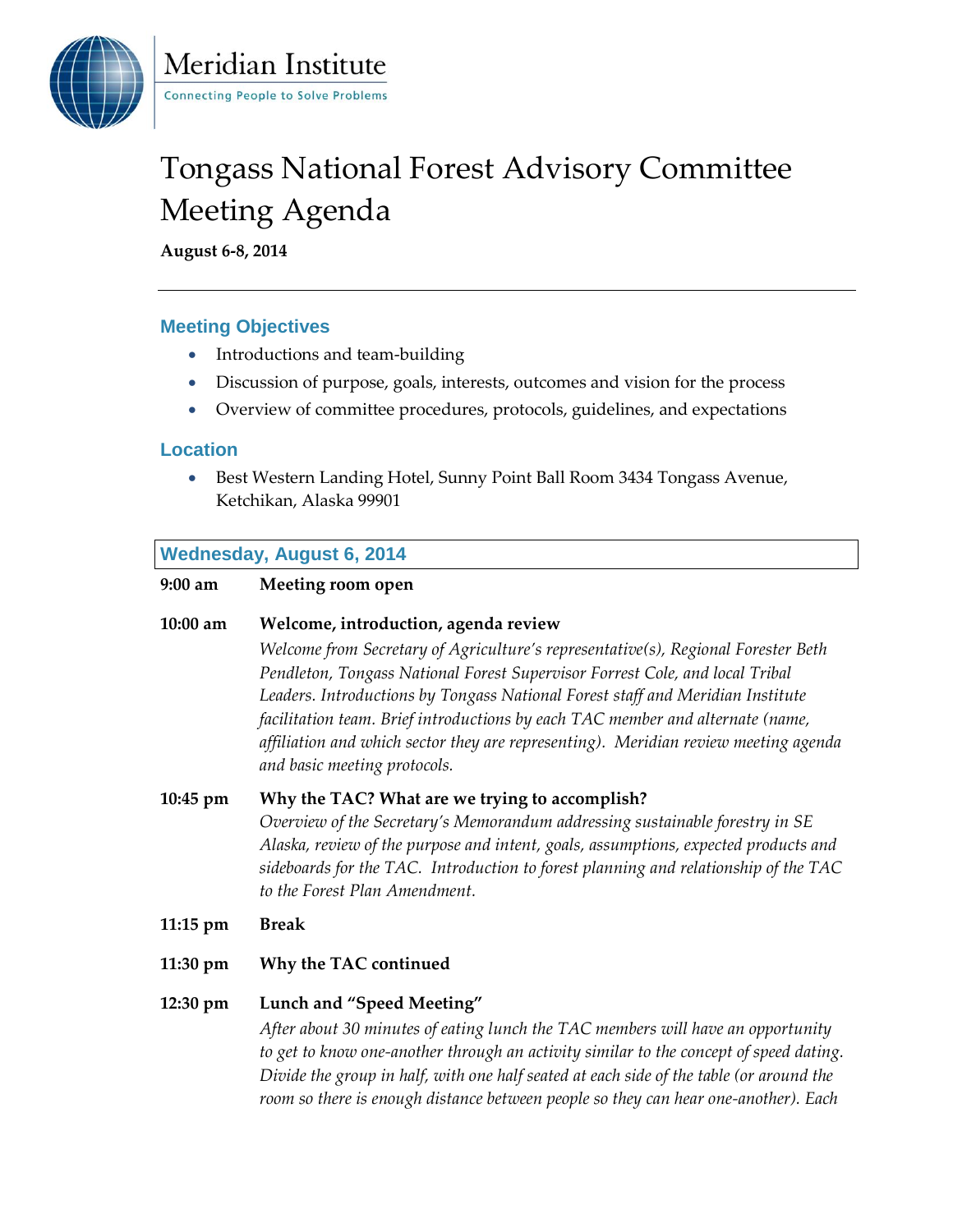*person spends about four minutes talking to the person across from them, to learn more about them as individuals. When the four minutes are up, each individual moves to the next seated team member and repeats the process. This continues until all team members have had a chance for a conversation. We can provide a few sample questions to prompt the discussions, but they are should be mostly open-ended.*

**3:00 pm Committee Member Interests** *Meridian will provide a brief overview of interest based negotiations (approximately 10 minutes). Members will then each have some work time (20-30 minutes) to write/illustrate their interests on a flipchart. The flipcharts will be preserved as a*  reminder of all the interests that need to be considered and served through the *deliberations. Each member will have 3-4 minutes to present their work to the full group – i.e., to articulate the interests they are representing through this process.*

- **4:50 pm Recap Day 1/Overview of Day 2**
- **5:00 pm Adjourn**

**5:30 pm Reception and Dinner for TAC members and alternates**

#### **Thursday, August 7, 2014**

**8:30 am Agenda Review and Prepare for Public Comment 8:45 am Public Comment 9:15 am Collective Vision: What is our shared vision for the Tongass National Forest?** *Meridian will review the high-level themes from their interviews with TAC members. Committee members will divide into small groups (3 groups of 5) to discuss their ideas about the future vision for the Forest, for the first 45 minutes, building off their individual interests. Then each small group will report out to the full group.* **10:30 am Break** *The facilitators and any interested members will use the break time to craft a draft collective vision statement based on the small group report-outs.* **11:00 am Collective Vision – continued**  *Discuss and if possible finalize a collective vision for the Tongass National Forest that can serve as a foundation for the interest based deliberations.* **12:00 pm Lunch 1:00 pm FACA 101** *Overview of how a FACA operates, etc.*  **1:45 pm Ethics Training** *FS staff to provide members with ethics training to identify and avoid any actions* 

*that would cause the public to question the integrity of the Committee's advice and recommendations.*